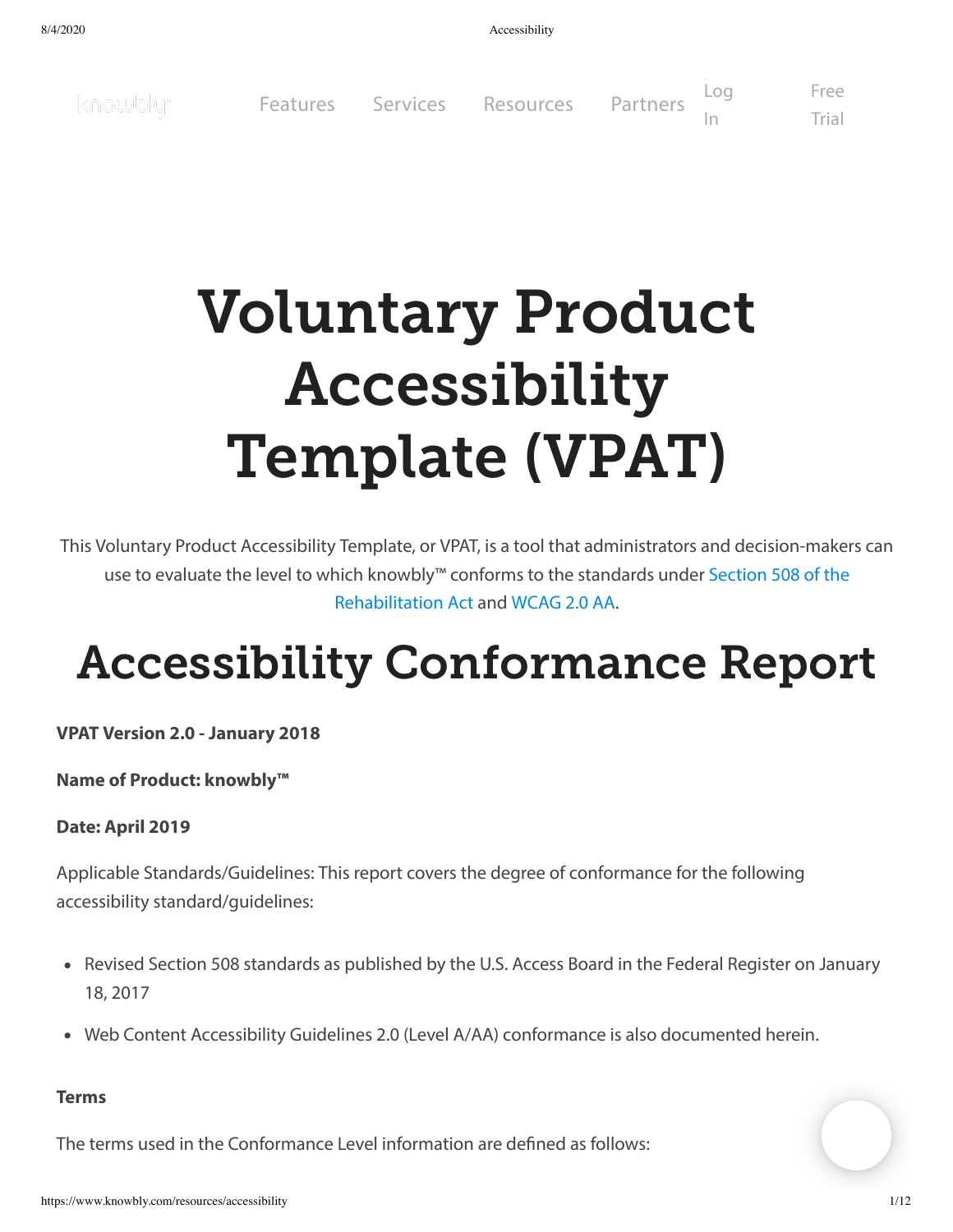- **Supports:** The functionality of the product has at least one method that meets the criterion without known defects or meets with equivalent facilitation.
- **Supports with exceptions:** Some functionality of the product does not meet the criterion or does not apply.
- **Does not support:** The majority of product functionality does not meet the criterion.
- **Not applicable:** The criterion is not relevant to the product.

#### **WCAG 2.0 Report**

This table documents conformance of the knowbly authoring tool with WCAG 2.0

### Principle 1: Perceivable

Information and user interface components must be presentable to users in ways they can perceive.

| <b>Criteria</b>                                                                         | <b>Supporting</b><br><b>Features</b> | <b>Remarks and Explanations</b>                                                                                                                                                                                                                                     |
|-----------------------------------------------------------------------------------------|--------------------------------------|---------------------------------------------------------------------------------------------------------------------------------------------------------------------------------------------------------------------------------------------------------------------|
| 1.1 Text Alternatives: Provide text<br>alternatives for any non-text content.           | Supports                             | Non-text media (e.g. images) allows for the<br>inclusion of alt text and long descriptions. Time-<br>based media (e.g., audio, video) include<br>support for captions and/or the inclusion of a<br>text alternative within the content itself.                      |
| 1.2 Time-based Media: Provide alternatives<br>for time-based media.                     | Supports                             | As noted above, knowbly™ provides for<br>captions and text alternatives for time-based<br>media such as audio and video. Additionally,<br>there is support for including descriptive audio-<br>alternatives (e.g. narration) for image-centric<br>time-based media. |
| 1.3 Adaptable: Create content that can be<br>presented and navigated in different ways. | Supports                             | Through the use of semantic HTML and web<br>"best practices", reading and navigation order is<br>typically logical and intuitive.Additionally, the<br>authoring tools allow for the inclusion of<br>separate, alternative methods by which to<br>present content.   |
| 1.4 Distinguishable: Make it easier for users                                           | Support with                         | Default themes provide accessible color                                                                                                                                                                                                                             |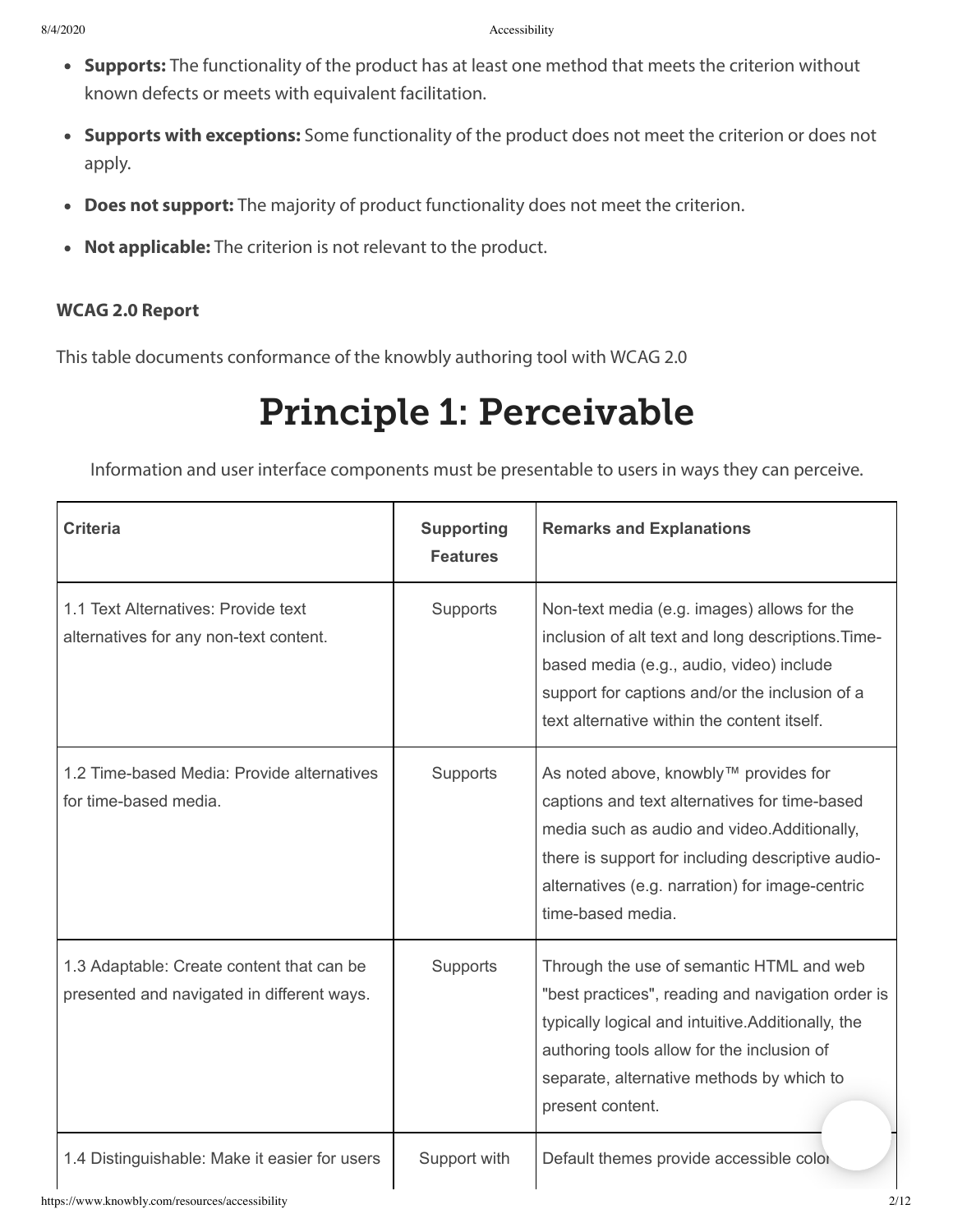| 8/4/2020<br>Accessibility                 |            |                                                   |
|-------------------------------------------|------------|---------------------------------------------------|
| to see and hear content, including        | exceptions | palettes and contrast ratios. Additionally, users |
| adequately separating the foreground from |            | are able to build their own themes/templates to   |
| the background.                           |            | adjust the color palette and contrast to their    |
|                                           |            | specific needs.As noted above, use of semantic    |
|                                           |            | HTML allows the user to leverage built-in         |
|                                           |            | capabilities within their chosen browser to       |
|                                           |            | resize text to make it more legible.              |
|                                           |            |                                                   |

### Principle 2: Operable

User interface components and navigation must be operable.

| <b>Criteria</b>                                                                                       | <b>Supporting</b><br><b>Features</b> | <b>Remarks and Explanations</b>                                                                                                                                                                                                                                                                                                                                                                               |
|-------------------------------------------------------------------------------------------------------|--------------------------------------|---------------------------------------------------------------------------------------------------------------------------------------------------------------------------------------------------------------------------------------------------------------------------------------------------------------------------------------------------------------------------------------------------------------|
| 2.1 Keyboard Accessible: Make all<br>functionality available from a keyboard.                         | Support with<br>exceptions           | Standard course content and some<br>widget/interactive content is keyboard<br>accessible. Development work to support<br>keyboard accessibility across all interactive<br>types is currently underway.                                                                                                                                                                                                        |
| 2.2 Enough Time: Provide users enough<br>time to read and use content.                                | Supports                             | Timing and flow of content is at the author's<br>discretion.                                                                                                                                                                                                                                                                                                                                                  |
| 2.3 Seizures: Do not design content in a<br>way that is known to cause seizures.                      | Support with<br>exceptions           | Content does not flash. However, we do not<br>limit the media content added to a course or<br>widget, and so it is at the author's discretion to<br>include media content that does not conform.                                                                                                                                                                                                              |
| 2.4 Navigable: Provide ways to help users<br>navigate, find content, and determine where<br>they are. | Support with<br>exceptions           | As noted above, the use of semantic HTML and<br>web "best practices" ensure the content is<br>navigable and understandable via mouse,<br>touch, and keyboard.As with many things,<br>however, much discretion is afforded the author<br>and it is possible for the author to structure their<br>content in a non-intuitive manner and/or not<br>fully make use of the provided accessibility<br>helper tools. |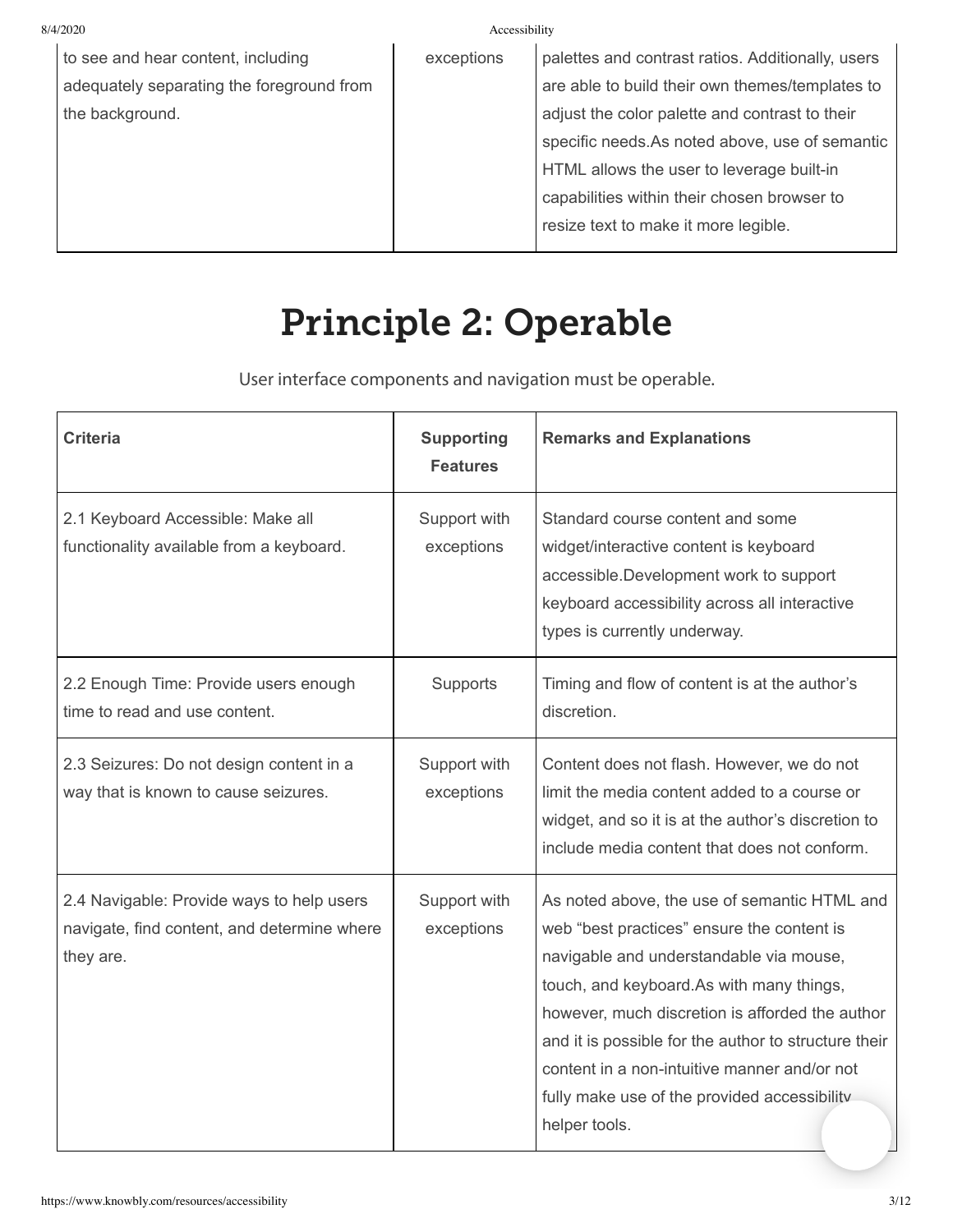### Principle 3: Understandable

Information and the operation of user interface must be understandable.

| <b>Criteria</b>                                                            | <b>Supporting</b><br><b>Features</b> | <b>Remarks and Explanations</b>                                                                                       |
|----------------------------------------------------------------------------|--------------------------------------|-----------------------------------------------------------------------------------------------------------------------|
| 3.1 Readable: Make text content readable<br>and understandable.            | <b>Supports</b>                      | Content supports multiple languages but always<br>has a specified language per web standards.                         |
| 3.2 Predictable: Make web pages appear<br>and operate in predictable ways. | <b>Supports</b>                      | Navigation is consistent across and predictable<br>across published content pages and individual<br>learning objects. |
| 3.3 Input Assistance: Help users avoid and<br>correct mistakes.            | Support with<br>exceptions           | Important labels and instructions are not always<br>accessible for widget/interactive content.                        |

### Principle 4: Robust

Content must be robust enough that it can be interpreted reliably by a wide variety of user agents, including assistive technologies

| <b>Criteria</b>                                                                                                     | <b>Supporting</b><br><b>Features</b> | <b>Remarks and Explanations</b>                                                                                                                                                                                                                                                                       |
|---------------------------------------------------------------------------------------------------------------------|--------------------------------------|-------------------------------------------------------------------------------------------------------------------------------------------------------------------------------------------------------------------------------------------------------------------------------------------------------|
| 4.1 Compatible: Maximize compatibility with<br>current and future user agents, including<br>assistive technologies. | Support with<br>exceptions           | ARIA attributes are sometimes not present,<br>predominantly where widgets are concerned,<br>and thus rely on semantic HTML to support<br>assistive technologies such as screen<br>readers.As noted above, work is underway and<br>ongoing to provide additional accessibility<br>support for widgets. |

### Section 508 of the Rehabilitation Act

Section 1194.21 software applications and operating systems - detail VPAT™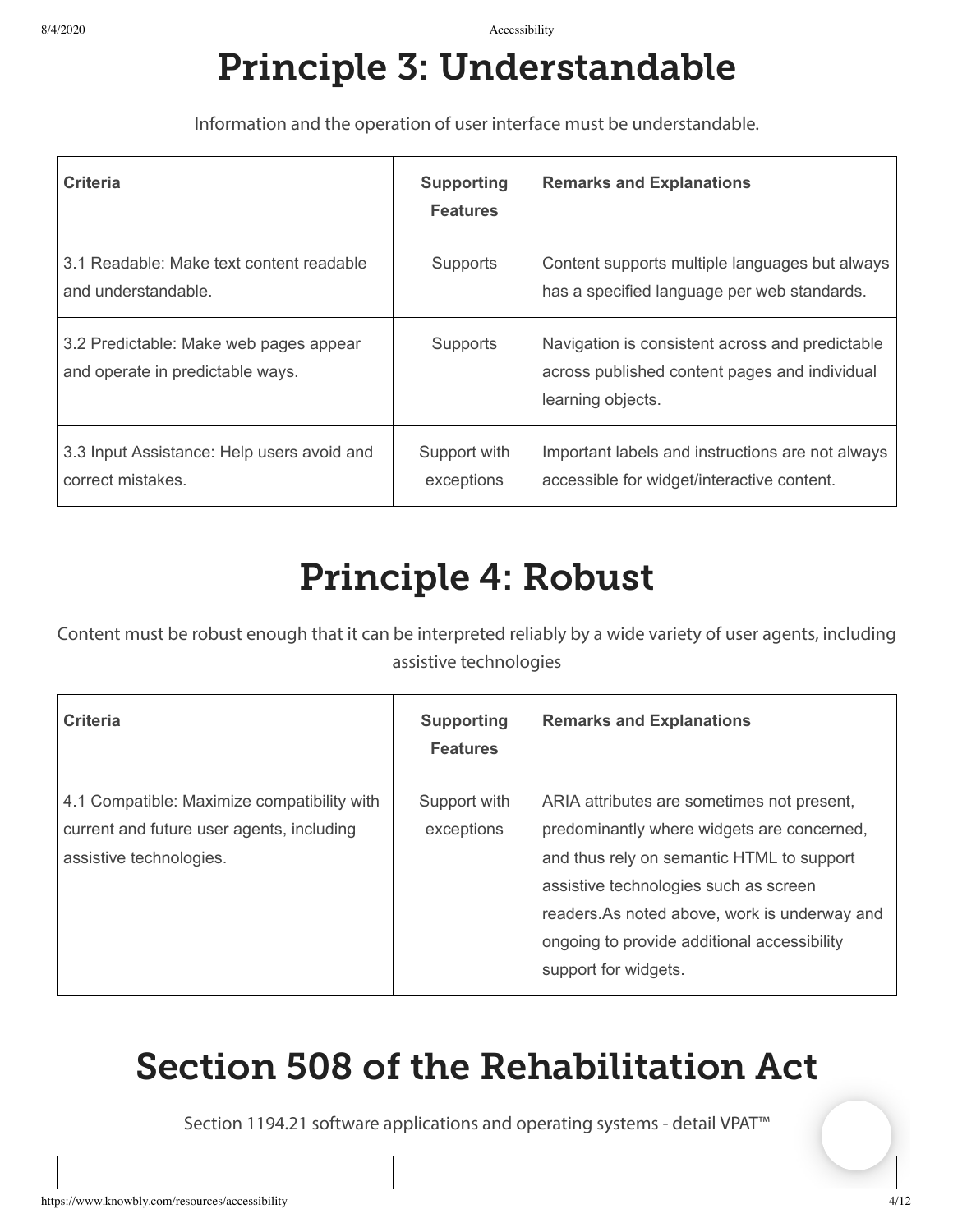| 8/4/2020                                                                                                                                                                                                                                                                                                                                                                                                                                                                                                                                                                                 | Accessibility                        |                                                                                                                                                                                                                                                           |
|------------------------------------------------------------------------------------------------------------------------------------------------------------------------------------------------------------------------------------------------------------------------------------------------------------------------------------------------------------------------------------------------------------------------------------------------------------------------------------------------------------------------------------------------------------------------------------------|--------------------------------------|-----------------------------------------------------------------------------------------------------------------------------------------------------------------------------------------------------------------------------------------------------------|
| <b>Criteria</b>                                                                                                                                                                                                                                                                                                                                                                                                                                                                                                                                                                          | <b>Supporting</b><br><b>Features</b> | <b>Remarks and Explanations</b>                                                                                                                                                                                                                           |
| (a) When software is designed to run on a<br>system that has a keyboard, product<br>functions shall be executable from a<br>keyboard where the function itself or the<br>result of performing a function can be<br>discerned textually.                                                                                                                                                                                                                                                                                                                                                  | Supports                             | knowblyTM strives to ensure all content can be<br>navigated and controlled with only a keyboard.                                                                                                                                                          |
| (b) Applications shall not disrupt or disable<br>activated features of other products that are<br>identified as accessibility features, where<br>those features are developed and<br>documented according to industry<br>standards. Applications also shall not disrupt<br>or disable activated features of any<br>operating system that are identified as<br>accessibility features where the application<br>programming interface for those accessibility<br>features has been documented by the<br>manufacturer of the operating system and is<br>available to the product developer. | Supports                             | knowblyTM does not interfere or override any<br>operating system or browser shortcuts.<br>Accessibility features such as sticky keys,<br>magnifiers, screen readers, cursor sizes and<br>virtual keyboards are not disabled or disrupted<br>by knowblyTM. |
| (c) A well-defined on-screen indication of the<br>current focus shall be provided that moves<br>among interactive interface elements as the<br>input focus changes. The focus shall be<br>programmatically exposed so that Assistive<br>Technology can track focus and focus<br>changes.                                                                                                                                                                                                                                                                                                 | Supports                             | Where possible, knowblyTM uses default<br>browser focus styles. In cases where the author<br>has elected to override those styles through<br>custom design, knowblyTM strives to retain the<br>distinctiveness of focus styles.                           |
| (d) Sufficient information about a user<br>interface element including the identity,<br>operation and state of the element shall be<br>available to Assistive Technology. When an<br>image represents a program element, the<br>information conveyed by the image must<br>also be available in text.                                                                                                                                                                                                                                                                                     | Supports                             | Provided by the browser.                                                                                                                                                                                                                                  |
| (e) When bitmap images are used to identify                                                                                                                                                                                                                                                                                                                                                                                                                                                                                                                                              | Supports                             | knowblyTM uses icons to help depict the                                                                                                                                                                                                                   |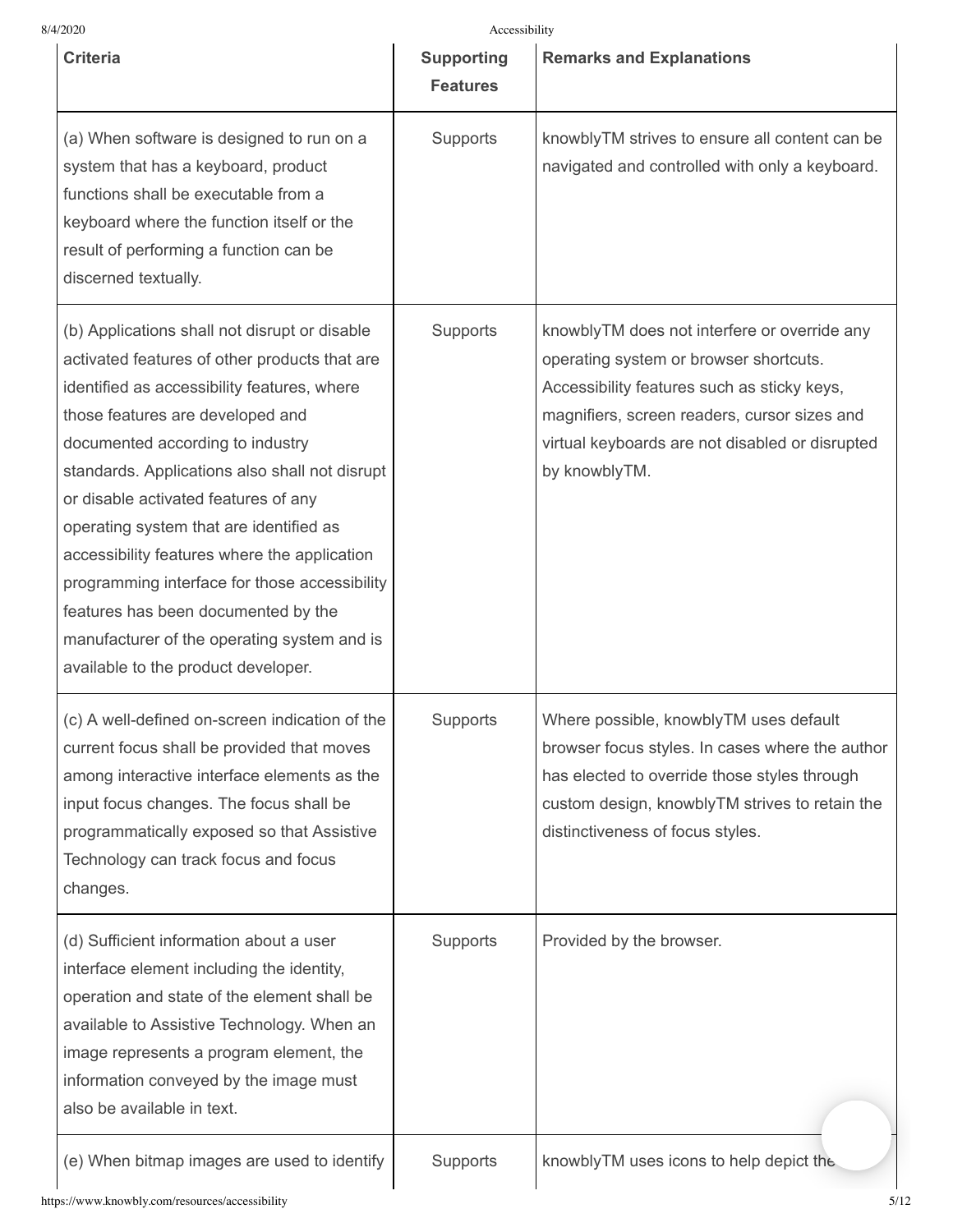|                            | purpose of certain interface elements (e.g.<br>arrow buttons for navigation back and forth in a<br>media gallery). knowbly TM in its default state, as<br>well as through the theming/template tools<br>available to the author, provides a means by<br>which such iconography can remain consistent<br>throughout the content.Additionally, assistive<br>technology readable labels (e.g. alt text) are<br>used to enable screen readers to read the<br>purpose of the link/button to the user. |
|----------------------------|--------------------------------------------------------------------------------------------------------------------------------------------------------------------------------------------------------------------------------------------------------------------------------------------------------------------------------------------------------------------------------------------------------------------------------------------------------------------------------------------------|
| Supports                   | Provided by the browser.                                                                                                                                                                                                                                                                                                                                                                                                                                                                         |
| Not applicable             |                                                                                                                                                                                                                                                                                                                                                                                                                                                                                                  |
| Supports                   | Authors are enabled to provide as many forms<br>of alternative media/content as are necessary.                                                                                                                                                                                                                                                                                                                                                                                                   |
| Supports                   | knowblyTM does not use color alone to<br>distinguish the importance of a visual element.                                                                                                                                                                                                                                                                                                                                                                                                         |
| Support with<br>exceptions | The interface of knowblyTM content using<br>default themes has been styled with CSS to<br>comply with Section 508's contrast and color<br>settings. However, authors may choose to alter<br>the color/contrast theming of their content.                                                                                                                                                                                                                                                         |
| Supports                   | knowblyTM does not use flashing or blinking<br>text.                                                                                                                                                                                                                                                                                                                                                                                                                                             |
|                            | Accessibility                                                                                                                                                                                                                                                                                                                                                                                                                                                                                    |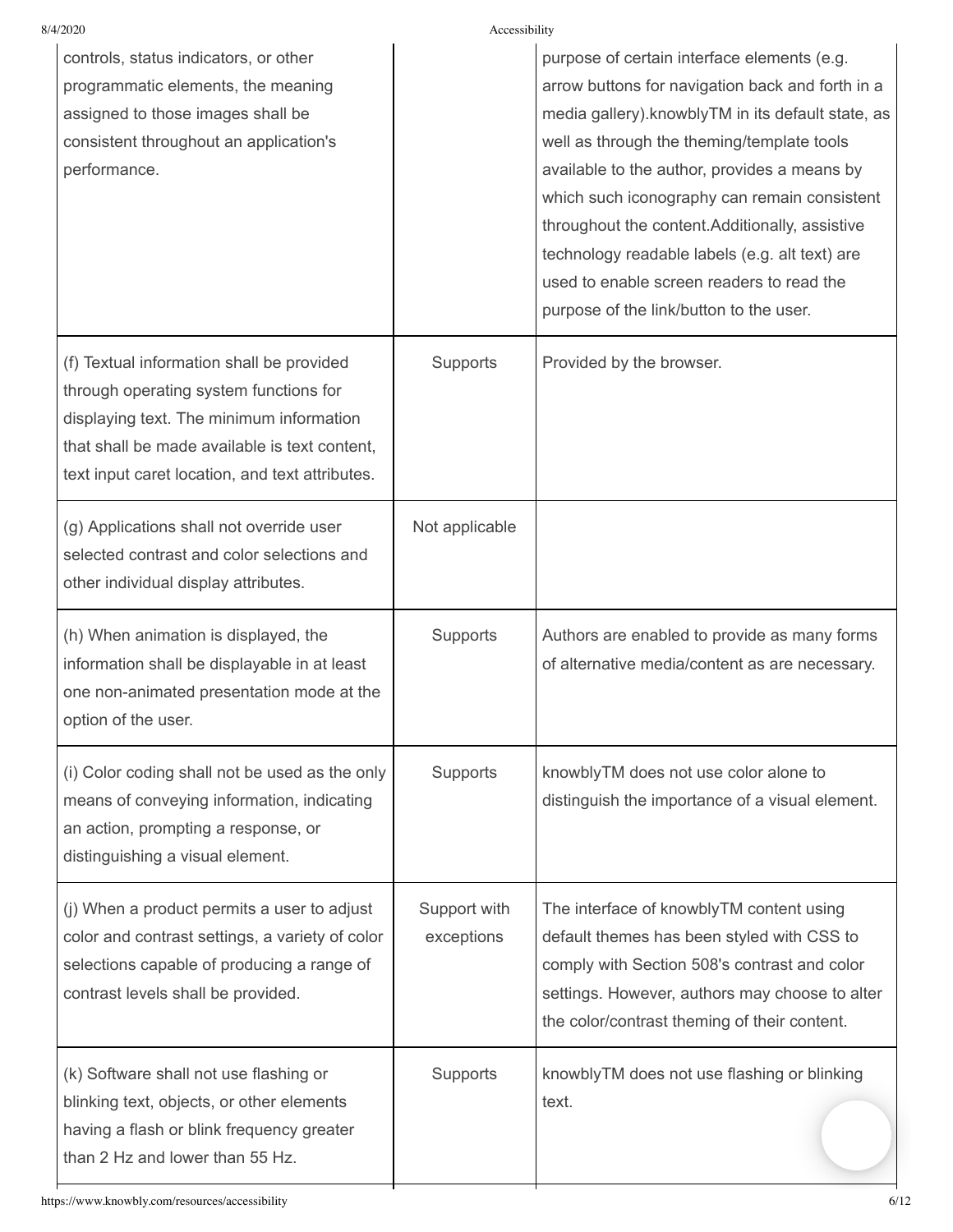Accessibility

| (I) When electronic forms are used, the form | Not applicable | knowblyTM does not generally make use of         |
|----------------------------------------------|----------------|--------------------------------------------------|
| shall allow people using Assistive           |                | form-based content. In the case of               |
| Technology to access the information, field  |                | interactives/widgets where input is required     |
| elements, and functionality required for     |                | (e.g. a $â€$ fill in the blank $â€$ assessment), |
| completion and submission of the form,       |                | work is underway to provide for the              |
| including all directions and cues.           |                | requirements of assistive technologies.          |
|                                              |                |                                                  |

### Section 1194.22 Web-Based Internet Information and Applications - Detail VPAT™ Voluntary Product Accessibility Template®

| <b>Criteria</b>                                                                                                                                                       | <b>Supporting</b><br><b>Features</b> | <b>Remarks and Explanations</b>                                                                                                                                   |
|-----------------------------------------------------------------------------------------------------------------------------------------------------------------------|--------------------------------------|-------------------------------------------------------------------------------------------------------------------------------------------------------------------|
| (a) A text equivalent for every non-text<br>element shall be provided (e.g., via "alt",<br>"longdesc", or in element content).                                        | Supports                             | Images and other non-text elements in<br>knowblyTM content provide support for alt-text<br>and long descriptions.                                                 |
| (b) Equivalent alternatives for any<br>multimedia presentation shall be<br>synchronized with the presentation.                                                        | Supports                             | Users upload their own content and are<br>responsible for ensuring the accessibility of the<br>uploaded content.                                                  |
| (c) Web pages shall be designed so that all<br>information conveyed with color is also<br>available without color, for example from<br>context or markup.             | Supports                             | knowblyTM content does not use color alone to<br>distinguish the importance of a visual element.<br>However, an author can choose to override<br>such provisions. |
| (d) Documents shall be organized so they<br>are readable without requiring an associated<br>style sheet.                                                              | Supports                             | A user or screen reader can read and<br>understand pages in knowblyTM with the<br>associated style sheets disabled.                                               |
| (e) Redundant text links shall be provided<br>for each active region of a server-side image<br>map.                                                                   | Supports                             | knowblyTM does not use server-side image<br>maps.                                                                                                                 |
| (f) Client-side image maps shall be provided<br>instead of server-side image maps except<br>where the regions cannot be defined with an<br>available geometric shape. | Supports                             | knowblyTM does not use server-side image<br>maps.                                                                                                                 |
| (g) Row and column headers shall be                                                                                                                                   | Supports                             | Data tables, a native element type provided by                                                                                                                    |

https://www.knowbly.com/resources/accessibility 7/12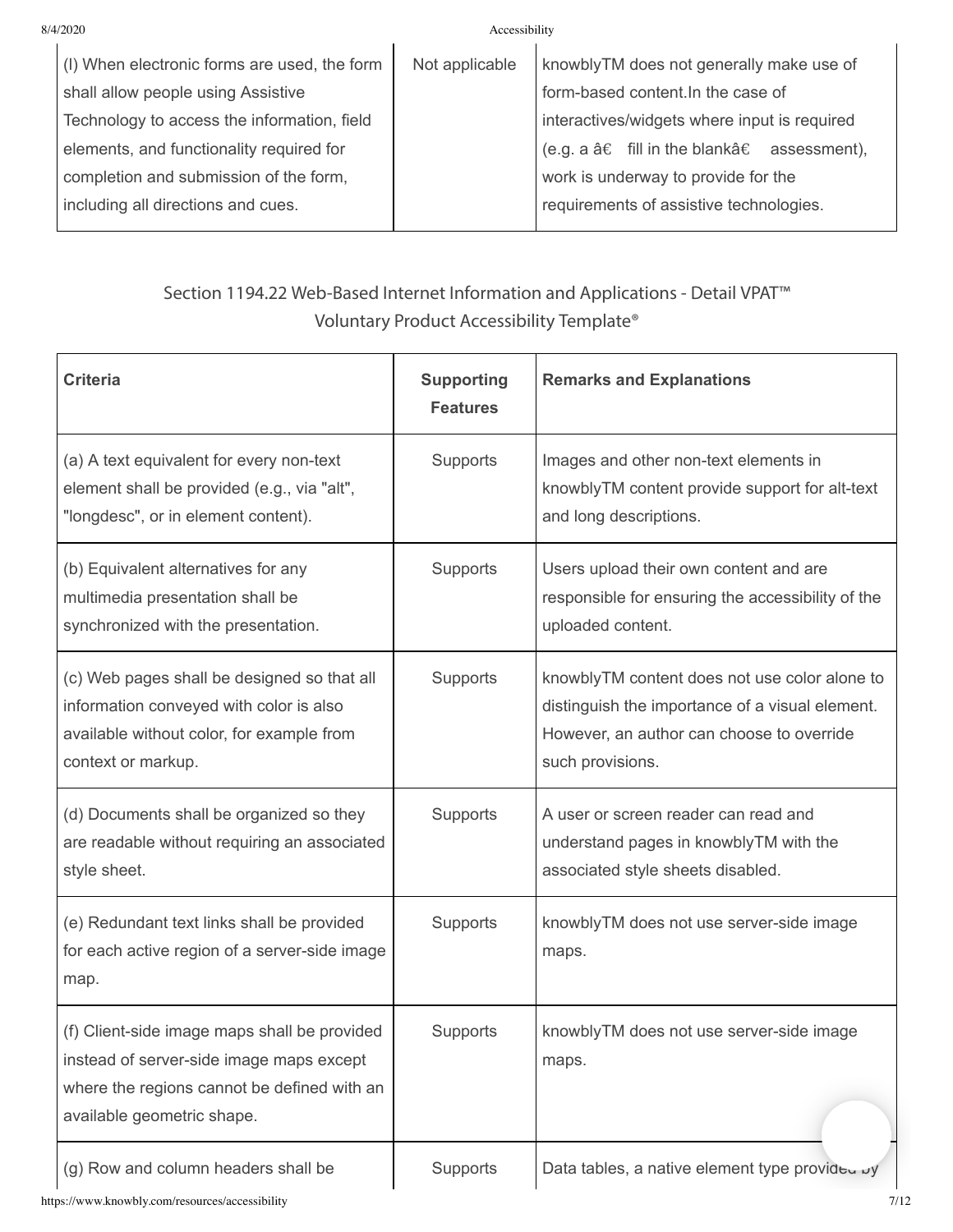8/4/2020 Accessibility

| identified for data tables.                                                                                                                                                                                                                                                                                           |                            | knowblyTM, are by default marked up with<br>informative column and row headers. However,<br>an author is given the freedom to adapt the<br>table format and layout at their discretion.                                                                                                                                                                                                                 |
|-----------------------------------------------------------------------------------------------------------------------------------------------------------------------------------------------------------------------------------------------------------------------------------------------------------------------|----------------------------|---------------------------------------------------------------------------------------------------------------------------------------------------------------------------------------------------------------------------------------------------------------------------------------------------------------------------------------------------------------------------------------------------------|
| (h) Markup shall be used to associate data<br>cells and header cells for data tables that<br>have two or more logical levels of row or<br>column headers.                                                                                                                                                             | Supports                   | knowblyTM has no data tables with two or more<br>logical levels of row or column headers.                                                                                                                                                                                                                                                                                                               |
| (i) Frames shall be titled with text that<br>facilitates frame identification and navigation                                                                                                                                                                                                                          | Supports                   | As with all navigable elements, knowblyTM<br>strives to include meaningful default labels and<br>identifiers.                                                                                                                                                                                                                                                                                           |
| (j) Pages shall be designed to avoid causing<br>the screen to flicker with a frequency greater<br>than 2 Hz and lower than 55 Hz.                                                                                                                                                                                     | Supports                   | knowblyTM does not intentionally cause the<br>screen to flicker with a frequency greater than 2<br>Hz and lower than 55 Hz.                                                                                                                                                                                                                                                                             |
| (k) A text-only page, with equivalent<br>information or functionality, shall be provided<br>to make a web site comply with the<br>provisions of this part, when compliance<br>cannot be accomplished in any other way.<br>The content of the text-only page shall be<br>updated whenever the primary page<br>changes. | Supports                   | knowblyTM is compliant with all provisions of<br>this section, so a text-only version is<br>unnecessary. However, an author can choose to<br>supply text-only alternatives to any content<br>authored in knowbly.                                                                                                                                                                                       |
| (I) When pages utilize scripting languages to<br>display content, or to create interface<br>elements, the information provided by the<br>script shall be identified with functional text<br>that can be read by Assistive Technology.                                                                                 | Support with<br>exceptions | knowblyTM uses javascript, WAI-ARIA and<br>semantic HTML5 techniques and "best<br>practices" to provide feedback from interactive<br>elements and to allow Assistive Technology<br>such as screen readers to read and transmit<br>information back to the user. As noted earlier in<br>this document, work is underway and ongoing<br>to ensure all interactives/widgets conform to<br>these standards. |
| (m) When a web page requires that an<br>applet, plug-in or other application be<br>present on the client system to interpret<br>page content, the page must provide a link                                                                                                                                            | Supports                   | knowblyTM does not require any applet or plug-<br>in to work with its default functionality.                                                                                                                                                                                                                                                                                                            |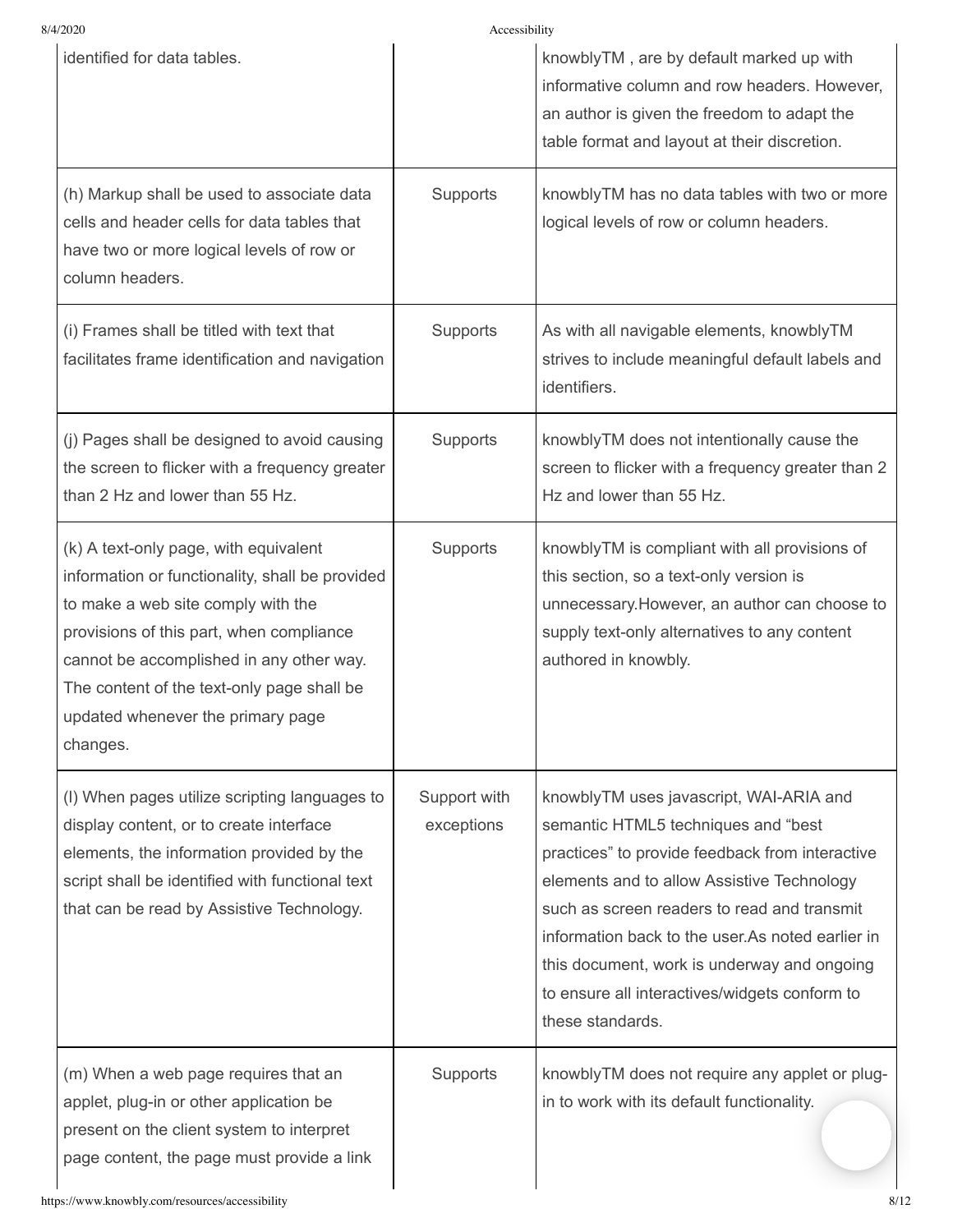| 8/4/2020 |                                                                                                                                                                                                                                                                                              | Accessibility    |                                                                                                                                                                                                                                                              |
|----------|----------------------------------------------------------------------------------------------------------------------------------------------------------------------------------------------------------------------------------------------------------------------------------------------|------------------|--------------------------------------------------------------------------------------------------------------------------------------------------------------------------------------------------------------------------------------------------------------|
|          | to a plug-in or applet that complies with<br>§1194.21(a) through (I).                                                                                                                                                                                                                        |                  |                                                                                                                                                                                                                                                              |
|          | (n) When electronic forms are designed to<br>be completed on-line, the form shall allow<br>people using Assistive Technology to access<br>the information, field elements, and<br>functionality required for completion and<br>submission of the form, including all<br>directions and cues. | Supports         | knowblyTM does not generally make use of<br>form-based content. In the case of<br>interactives/widgets where input is required<br>(e.g. a "fill in the blank" assessment), work is<br>underway to provide for the requirements of<br>assistive technologies. |
|          | (o) A method shall be provided that permits<br>users to skip repetitive navigation links.                                                                                                                                                                                                    | Does not support |                                                                                                                                                                                                                                                              |
|          | (p) When a timed response is required, the<br>user shall be alerted and given sufficient<br>time to indicate more time is required.                                                                                                                                                          | Not applicable   |                                                                                                                                                                                                                                                              |

Note to 1194.22: knowbly™ interprets items of this section as consistent with the Web Content Accessibility Guidelines 2.0 (WCAG 2.0) (December 8, 2008) published by the Web Accessibility Initiative of the World Wide Web Consortium: (a) 1.1, (b) 1.2, (c) 1.4, (d) 1.3 (g) 1.3, (l) 4.1, and (o) 2.4.

### Section 1194.31 Functional Performance Criteria - Detail VPAT™ Voluntary Product Accessibility Template®

| <b>Criteria</b>                                                                                                                                                                                                                                                        | <b>Supporting</b><br><b>Features</b> | <b>Remarks and Explanations</b>                                                                                                                                                                                |
|------------------------------------------------------------------------------------------------------------------------------------------------------------------------------------------------------------------------------------------------------------------------|--------------------------------------|----------------------------------------------------------------------------------------------------------------------------------------------------------------------------------------------------------------|
| (a) At least one mode of operation and<br>information retrieval that does not require<br>user vision shall be provided, or support for<br>Assistive Technology used by people who<br>are blind or visually impaired shall be<br>provided.                              | Support with<br>exceptions           | knowblyTM strives to ensure content works well<br>with screen readers. As noted earlier in this<br>document, work is underway and ongoing to<br>ensure all interactives/widgets conform to these<br>standards. |
| (b) At least one mode of operation and<br>information retrieval that does not require<br>visual acuity greater than 20/70 shall be<br>provided in audio and enlarged print output<br>working together or independently, or<br>support for Assistive Technology used by | Supports                             | knowblyTM content supports screen<br>magnification and zoom functionality via built-in<br>browser capabilities.                                                                                                |
| https://www.knowbly.com/resources/accessibility                                                                                                                                                                                                                        |                                      | 9/12                                                                                                                                                                                                           |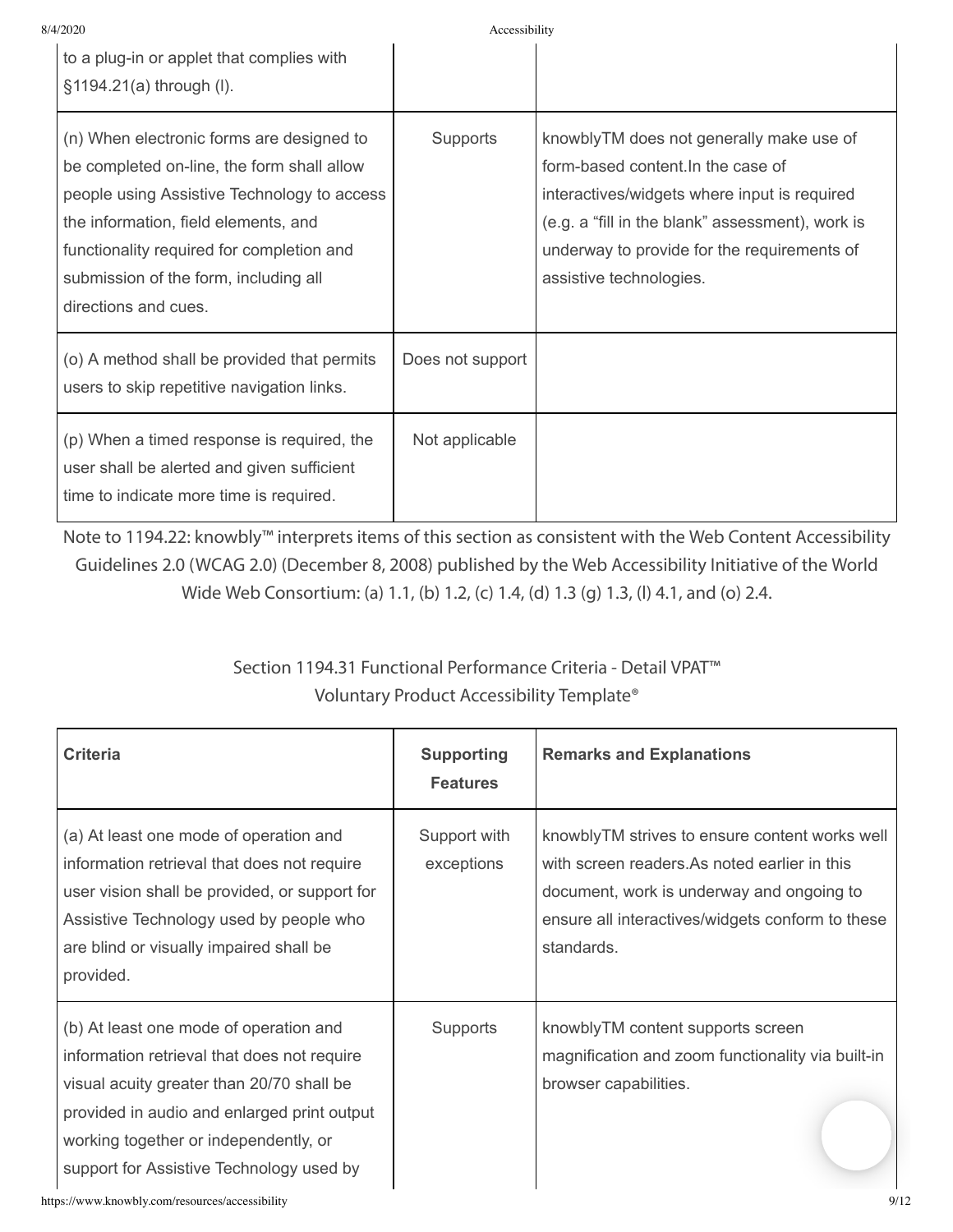#### 8/4/2020 Accessibility  $\mathbf{I}$

| people who are visually impaired shall be<br>provided.                                                                                                                                                                                                    |          |                                                                                                                                                                                                                                               |
|-----------------------------------------------------------------------------------------------------------------------------------------------------------------------------------------------------------------------------------------------------------|----------|-----------------------------------------------------------------------------------------------------------------------------------------------------------------------------------------------------------------------------------------------|
| (c) At least one mode of operation and<br>information retrieval that does not require<br>user hearing shall be provided, or support<br>for Assistive Technology used by people<br>who are deaf or hard of hearing shall be<br>provided.                   | Supports | knowblyTM content does not require hearing for<br>operation except in cases where audio tracks,<br>either alone or as part of a video, are included.<br>In such cases, provisions are made to include<br>and support text-based alternatives. |
| (d) Where audio information is important for<br>the use of a product, at least one mode of<br>operation and information retrieval shall be<br>provided in an enhanced auditory fashion, or<br>support for assistive hearing devices shall<br>be provided. | Supports | Users can upload their own content and are<br>responsible for ensuring the accessibility of the<br>uploaded content.                                                                                                                          |
| (e) At least one mode of operation and<br>information retrieval that does not require<br>user speech shall be provided, or support<br>for Assistive Technology used by people<br>with disabilities shall be provided.                                     | Supports | knowblyTM does not require speech for<br>operation.                                                                                                                                                                                           |
| (f) At least one mode of operation and<br>information retrieval that does not require<br>fine motor control or simultaneous actions<br>and that is operable with limited reach and<br>strength shall be provided.                                         | Supports | knowblyTM does not require fine motor control<br>or simultaneous actions. It is accessible via<br>keyboard.                                                                                                                                   |

### Section 1194.41 Information, Documentation and Support – Detail VPAT™ Voluntary Product Accessibility Template®

| <b>Criteria</b>                                                                                                                                     | <b>Supporting</b><br><b>Features</b> | <b>Remarks and Explanations</b>                                                                                                                                   |
|-----------------------------------------------------------------------------------------------------------------------------------------------------|--------------------------------------|-------------------------------------------------------------------------------------------------------------------------------------------------------------------|
| (a) Product support documentation provided<br>to end-users shall be made available in<br>alternate formats upon request, at no<br>additional charge | Supports                             | Product support text-based and interactive<br>formats are available online at<br>https://help.knowbly.com Alternative form<br>can be made available upon request. |
|                                                                                                                                                     |                                      |                                                                                                                                                                   |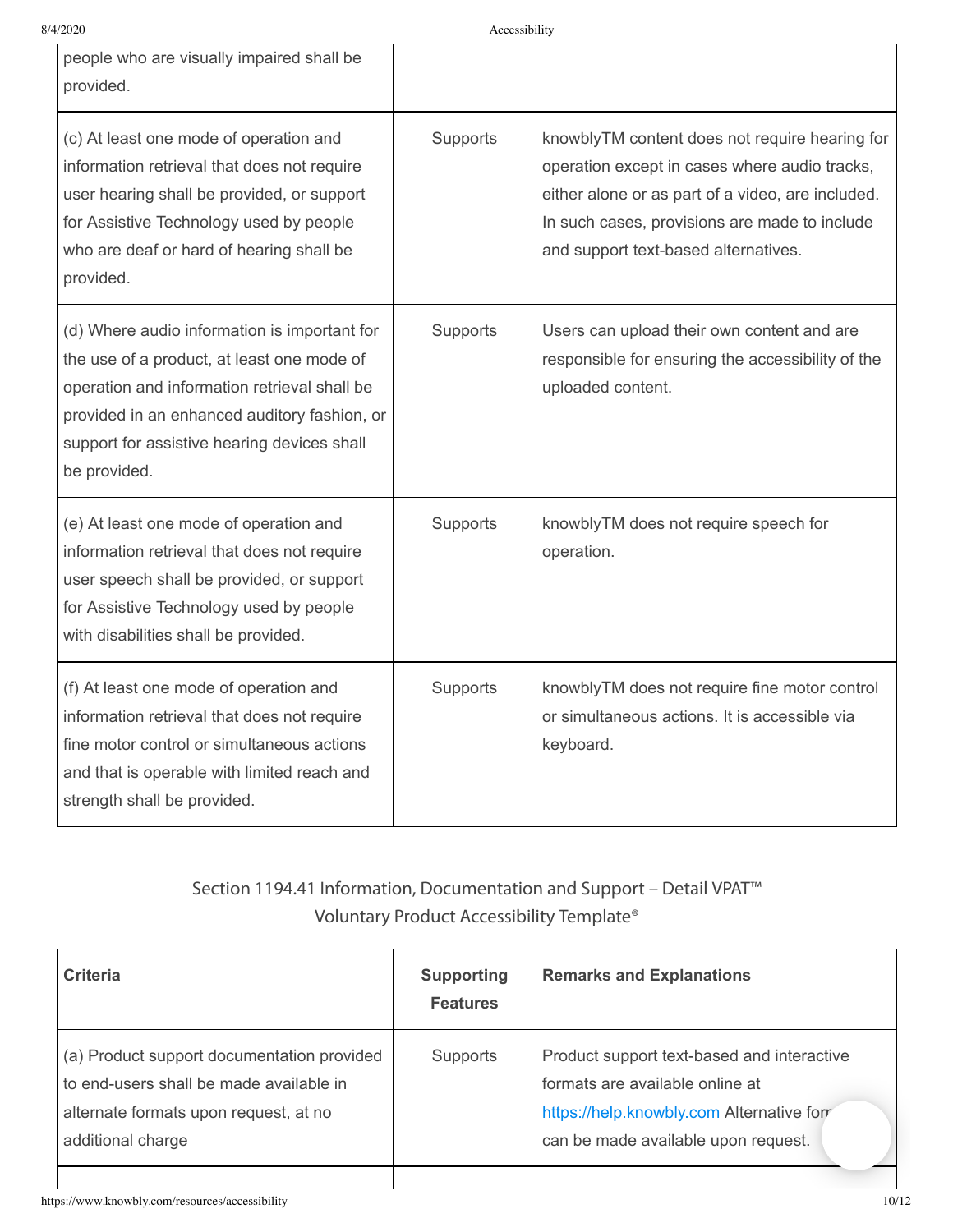| 8/4/2020 |                                             | Accessibility   |                                                 |
|----------|---------------------------------------------|-----------------|-------------------------------------------------|
|          | (b) End-users shall have access to a        | <b>Supports</b> |                                                 |
|          | description of the accessibility and        |                 |                                                 |
|          | compatibility features of products in       |                 |                                                 |
|          | alternate formats or alternate methods upon |                 |                                                 |
|          | request, at no additional charge.           |                 |                                                 |
|          |                                             |                 |                                                 |
|          | (c) Support services for products shall     | <b>Supports</b> | All support content at https://help.knowbly.com |
|          | accommodate the communication needs of      |                 | is available in text-based and interactive      |
|          | end-users with disabilities.                |                 | formats. Alternative formats can be made        |
|          |                                             |                 | available upon request.                         |
|          |                                             |                 |                                                 |

For any questions or further details regarding this VPAT™ attestation from Knowbly Learning Systems, Inc. please contact [support@knowbly.com](mailto:support@knowbly.com?subject=VPAT%20Questions)

## Stay current

Sign up for our Power to Learner® blog and never miss out on industry insights, the latest trends in eLearning, and Knowbly news and updates.

**Email Address Subscribe**